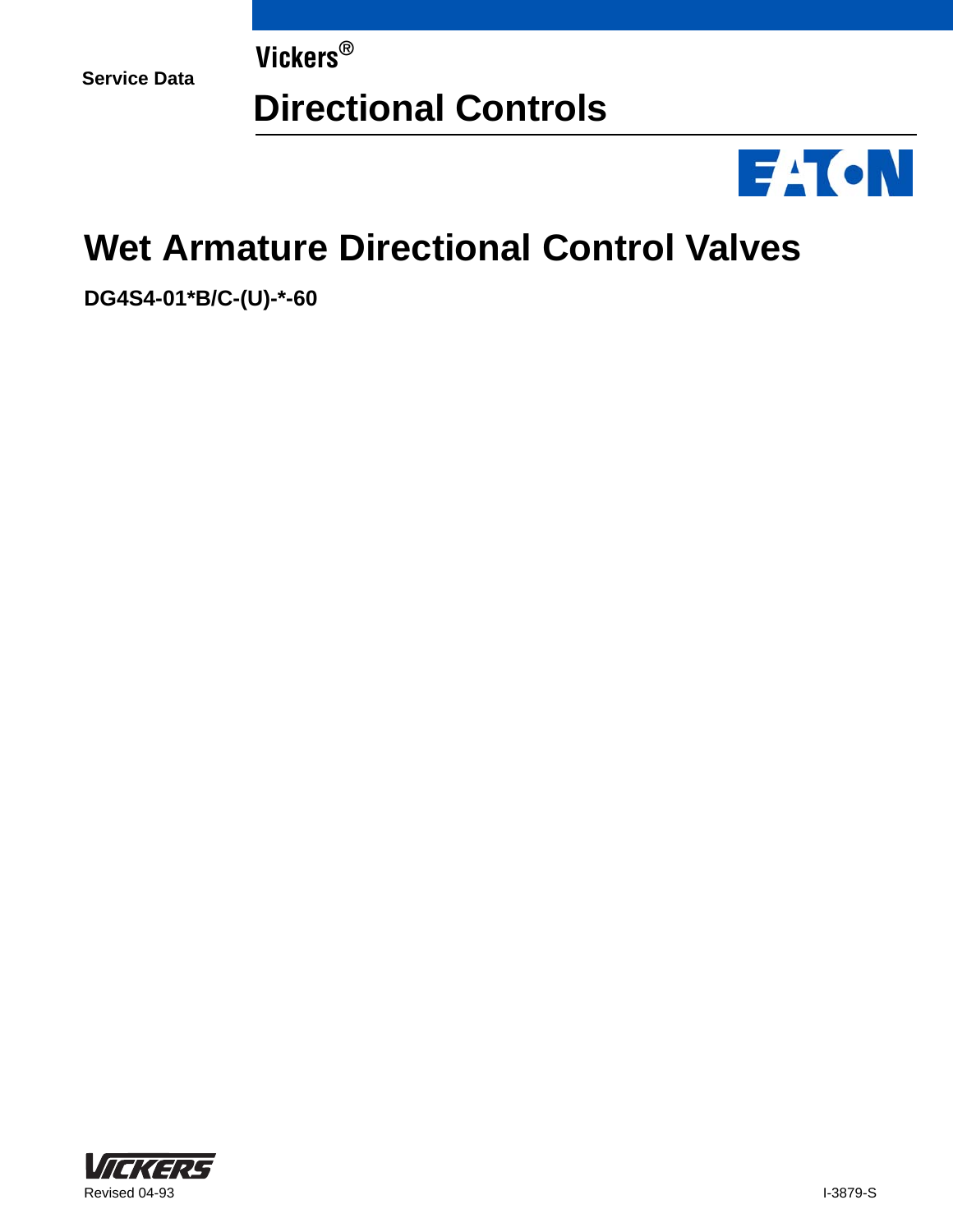| COIL S/A  | <b>COIL KIT</b> | 60 HZ | <b>VOLTAGE</b><br>50 HZ | DC<br><b>VOLT</b> | COIL<br><b>CODE</b> | DIN COIL-<br>KIT |           |
|-----------|-----------------|-------|-------------------------|-------------------|---------------------|------------------|-----------|
| 868982    | 892995          | 120   | 110                     |                   | B                   | 893007           | 879141    |
| 868983    | 892996          | 240   | 220                     |                   | D                   | 893008           | 879143    |
| 868984    | 892997          | 460   | 440                     |                   | M                   | 893009           | 879231    |
| 868985    | 892998          |       | 127                     |                   | EG                  | 893010           | 879232    |
| 879211    |                 |       | 240                     |                   | ED                  |                  | 879142    |
| 879212    |                 |       | 110                     |                   | $\overline{A}$      |                  | 879144    |
| 879213    |                 |       | 220                     |                   | $\overline{C}$      |                  | 879227    |
| 879214    |                 |       | 24                      |                   | <b>NN</b>           |                  | 879228    |
| 879215    | 893003          | 100   | 100                     |                   | т                   | 893015           | 879229    |
| 879216    | 893004          | 380   | 380                     |                   | DZ                  | 893016           | 879230    |
| 02-101843 |                 | 24    | 24                      |                   | N                   |                  | 02-101845 |
| 02-101976 |                 | 200   | 200                     |                   | OV                  |                  | 02-127060 |
| 868987    | 892999          |       |                         | 12                | G                   | 893011           | 879146    |
| 868988    | 893000          |       |                         | 24                | H                   | 893012           | 879147    |
| 868989    | 893001          |       |                         | 48                | J                   | 893013           | 879148    |
| 868990    |                 |       |                         | 110               | P                   |                  | 879226    |
| 868991    |                 |       |                         | 100               | R                   |                  | 879225    |
| 868992    | 893002          |       |                         | 250               | Χ                   | 893014           | 879224    |
| 879233    |                 |       |                         | 125               | <b>DP</b>           |                  | 879149    |
| 02-119664 |                 | 48    | 48                      |                   | K                   |                  | 02-127061 |
| 02-119665 |                 |       | 48                      |                   | KK                  |                  | 02-127062 |
| 02-119666 |                 | 24    |                         |                   | <b>NV</b>           |                  | 02-127063 |
| 02-300515 |                 | 220   |                         |                   | DN                  |                  | 02-300519 |
| 02-300516 |                 | 115   |                         |                   | ЕK                  |                  | 02-300520 |
| 02-300517 |                 | 110   | 100                     |                   | BX                  |                  | 02-300521 |
| 02-300518 |                 | 320   | 200                     |                   | DX                  |                  | 02-300522 |

DIN Coil Mating Receptacle



Assembly type **"1"** spool with relieved land towards "A" port. Assembly type **"3"** spool with narrow land towards "A" port. Assembly type **"11"** spool with relieved land towards "B" port.

Assembly type **"31"** spool with narrow land towards "B" port.

**Type "68C"** is the same as type "6" except solenoid is assembled on opposite end (do not reverse solenoid on "68B" models) and a different diagram plate is used. Type "68C/B" models are used as pilots for spring centered two stage valves with "4" or "8" type spools only.

**Type "78C"** is the same as type "7" except solenoid is assembled on opposite end (do not reverse solenoid on "78B" models) and a different diagram plate is used. Type "78C/B" models are used as pilots for pressure centered two stage valves with "4" or "8" type spools only.

Type 8C spools. Solenoid designations are reversed.

Type 8B spools. Left hand assembly with coil "A" shown. For right hand assembly, all parts of valve except spool and body are reversed.

| <b>SPOOL TYPE</b> | PART   | SPOOL KIT |
|-------------------|--------|-----------|
| 0                 | 463385 | 892977    |
|                   | 463386 | 892978    |
| 11                | 463386 | 892988    |
| 2                 | 463387 | 892979    |
| 3                 | 463388 | 892980    |
| 31                | 463388 | 892981    |
| 6                 | 880886 | 892983    |
| 68                | 880886 | 892984    |
|                   | 463390 | 892985    |
| 78                | 463390 | 892986    |
| 8                 | 463391 | 892987    |
| 33                | 463392 | 892982    |



DIN Coil (See Table)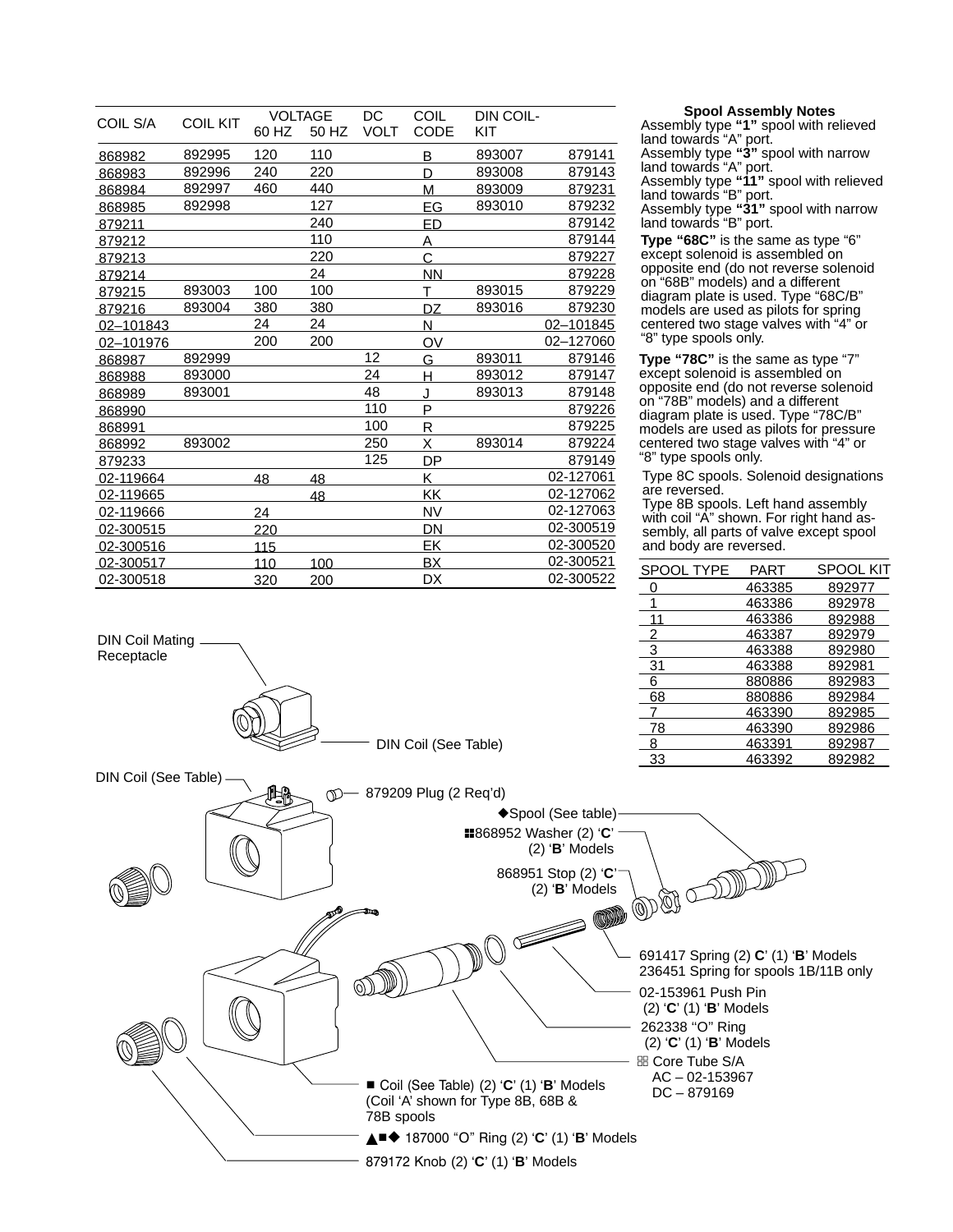| SPOOL TYPE                  | <b>DIAGRAM PLATE</b> |
|-----------------------------|----------------------|
| 11 & 31                     | 290339               |
| 8                           | 290340               |
| $\overline{0}$              | 290341               |
| $\overline{1}$              | 290342               |
|                             | 290343               |
|                             | 290344               |
| $\frac{2}{3}$ $\frac{3}{6}$ | 290345               |
| $\overline{7}$              | 290346               |
| 68                          | 577480               |
| 78                          | 577482               |
| 33                          | 577484               |

#### **Note**

For satisfactory service life of these components in industrial applications, use full flow filtration to provide fluid which meets ISO cleanliness code 18/15 or cleaner.

> **Note** Refer to other end of valve for common part numbers.



| Coil S/A  | DC Voltage | DIN Coil S/A                                            | Coil Code |
|-----------|------------|---------------------------------------------------------|-----------|
| 02-154795 | 12         | 02-154798                                               |           |
| 02-154767 | 24         | 02-154796                                               |           |
|           |            | Defer to model eads for ardering with ourse suppression |           |

### Refer to model code for ordering with surge suppression.

### **Spool/Spring Arrangement Note** B models only

Right hand assembly shown (except type '8'). For left hand assembly (–LH models), all parts of valve except spool and body are reversed. Use left hand diagram plate. ▲ Included in F3 Seal Kit 892976

- ◆ Included in Spool Kit
- Included in Coil Kit

**Rounded face on 868952 washer** must mate with spool

- **BB Torque 24–29 N.m (18–22 lbf. ft.)**
- Torque 12.1–12.4 N.m (107–110 lbf. in.)
- $\dagger$  Torque 0.8–1.01 N.m (7–9 lbf. in.)